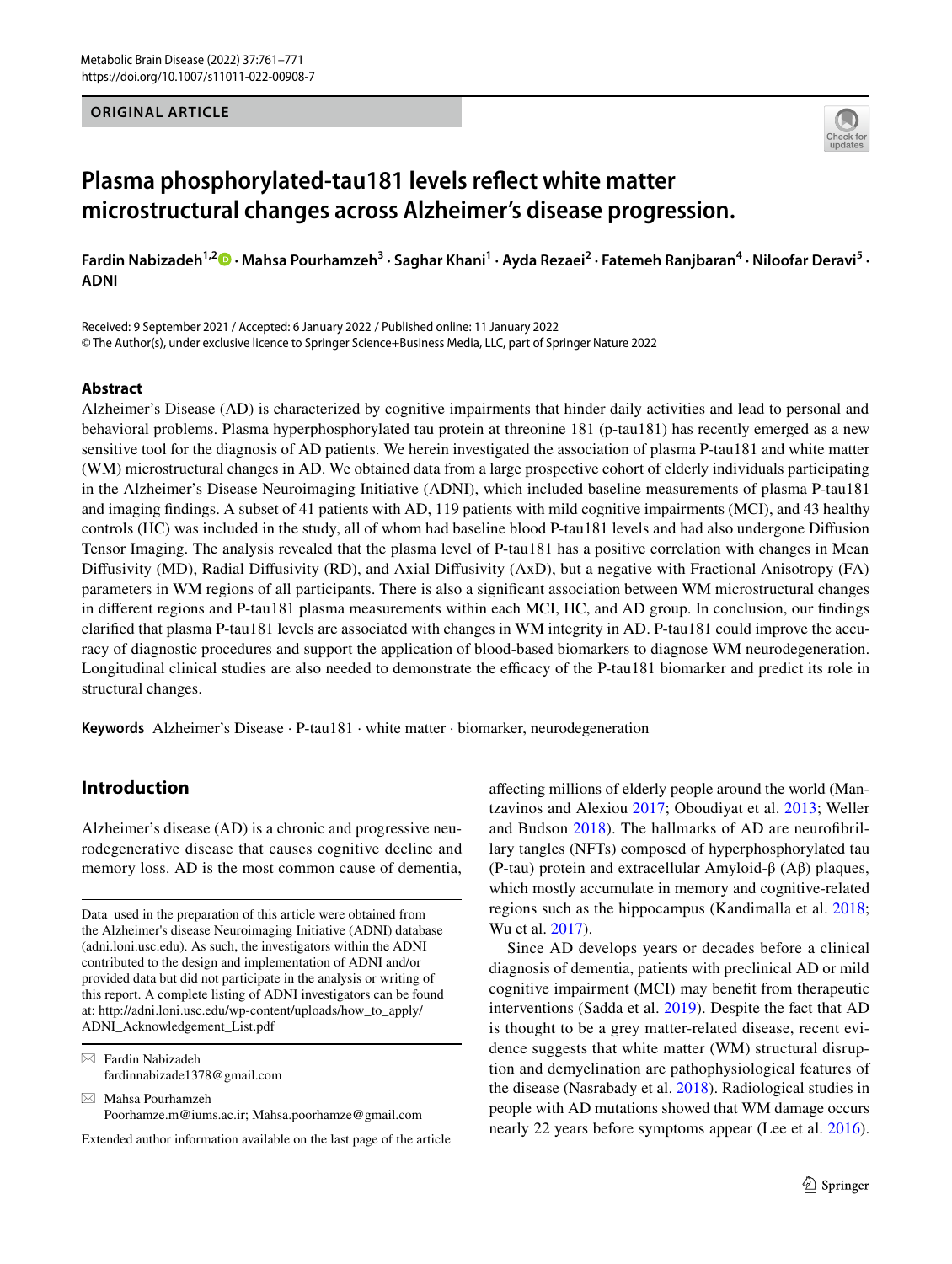Furthermore, neuroimaging studies indicate that WM networks are dysfunctional in preclinical Alzheimer's disease, even though a neuronal loss or cortical atrophy is not evident (Erten-Lyons et al. [2013](#page-8-2)).

Difusion tensor imaging (DTI) studies in AD patients using tract-based spatial statistics supports WM changes in the corpus callosum, cingulum, uncinate fasciculus, superior longitudinal fasciculus (SLF), and fornix (Bosch et al. [2012](#page-7-0); Huang et al. [2012\)](#page-8-3). As such, DTI changes were detected in the right cingulum and SLF of MCI patients with high CSF Tau levels compared to healthy controls, but not in MCI patients with non-increased CSF tau levels (Pini et al. [2016](#page-9-6)). Longitudinal studies have highlighted the limited specifcity of Aβ pathology in predicting MCI progression toward AD-related cognitive impairment over time (Chiotis et al. [2017\)](#page-7-1). In addition, Aβ plaques appear to have only subtle efects on cognition and brain health in humans (Gordon et al. [2018](#page-8-4)). Recent clinical trials have failed to demonstrate the effectiveness of anti- $A\beta$  immunotherapy in preventing neuronal loss (Hampel et al. [2010;](#page-8-5) Rissman [2009](#page-9-7)). P-tau, on the other hand, is closely linked to local neurodegeneration and cognitive decline (Bejanin et al. [2017;](#page-7-2) Xia et al. [2017](#page-10-0)). Recently, Tau phosphorylated at threonine 181 (P-tau181) has been suggested as an available, quantifed, and highly specific blood biomarker for AD (Karikari et al. [2020](#page-8-6)). P-tau181 levels in the blood appear to rise gradually as AD progresses, and are related to Aβ and NFTs levels in the brain. P-tau181 has been shown to be efective in distinguishing Alzheimer's disease from other neurodegenerative disorders in recent research (Benussi et al. [2020\)](#page-7-3). Plasma P-tau181 levels begin to rise 16 years before clinical symptoms appear in familial AD (O'Connor et al. [2020](#page-9-8)).

P-tau181 has recently emerged as a potential blood-based candidate for in vivo diagnosis of AD neuropathology (Karikari et al. [2020](#page-8-6); Mielke et al. [2018;](#page-9-9) Olsson et al. [2016](#page-9-10); Yang et al. [2018](#page-10-1)), but its association with WM connections during AD development has yet to be investigated. The aim of this study is to shed light on the potential role of the P-tau181 biomarker in predicting WM abnormalities as AD progresses.

## **Materials and methods**

#### **Data acquisition**

In an observational cross-sectional study, participants' information was acquired from the Alzheimer's Disease Neuroimaging Initiative (ADNI) database ([adni.loni.usc.edu\)](http://adni.loni.usc.edu). The ADNI was established in 2003 as a public-private partnership led by Principal Investigator Michael W. Weiner, MD. The main purpose of ADNI is to test whether serial magnetic resonance imaging (MRI), positron emission tomography

(PET), other biological markers, and clinical and neuropsychological assessments can be used to track the development of MCI and early AD.

#### **Participants**

We collected data from baseline visits for which demographic information, post-processed DTI, and plasma P-tau181 levels were available. For a better understanding, we also obtained data from a fuorodeoxyglucose (FDG)- PET study that indicates glucose absorption in the brain. Our cross-sectional study consisted of 41 AD patients,119 MCI patients, and 43 healthy control (HC) participants, all of whom had baseline plasma P-tau181 levels and post-processed DTI. We include the participants if their requisite data was available for the baseline visit. All MCI subjects were diagnosed as amnestic MCI based on the following criteria: this diagnostic classifcation required Mini-Mental State Examination (MMSE) scores between 24 and 30, a memory complaint, objective memory loss measured by education-adjusted scores on the Wechsler Memory Scale Logical Memory II, a Clinical Dementia Rating (CDR) of 0.5, absence of signifcant impairment in other cognitive domains, essentially preserved activities of daily living and absence of dementia. The AD ADNI subjects were also diagnosed according to the National Institute of Neurological and Communicative Disorders and Stroke–Alzheimer's Disease and Related Disorders Association (NINCDS-ADRDA) criteria for probable AD, and have MMSE scores between 20 and 26 (inclusive), and CDR of 0.5 or 1.

#### **Plasma P‑tau181 measurements**

Plasma samples were analyzed at the University of Gothenburg, Sweden by using the Single-Molecule array (Simoa) technique by two monoclonal antibodies (Tau12 and AT270) which test N-terminal to mid-domain forms of P-tau181. The detailed procedure is described in [adni.loni.usc.edu](http://adni.loni.usc.edu) (Karikari et al. [2020\)](#page-8-6).

#### **Difusion tensor imaging processing**

DTI is an MRI technique that visualizes and quantifes WM tissue microstructure by detecting the translational motion of water molecules in the brain (Le Bihan et al. [2001](#page-8-7)). The DTI ROI analysis results were derived from ADNI. The Extraction Tool (BET) in FSL was used to correct, normalize, and remove extracerebral tissue from each participant's images (Smith [2002\)](#page-9-11). Each T1-weighted anatomical image was linearly aligned to a version of the Colins27 brain template (Holmes et al. [1998\)](#page-8-8) using FSL's firt (Jenkinson et al. [2002\)](#page-8-9) with 6 degrees of freedom to allow translations and rotations in 3D to bring data from diferent subjects into the same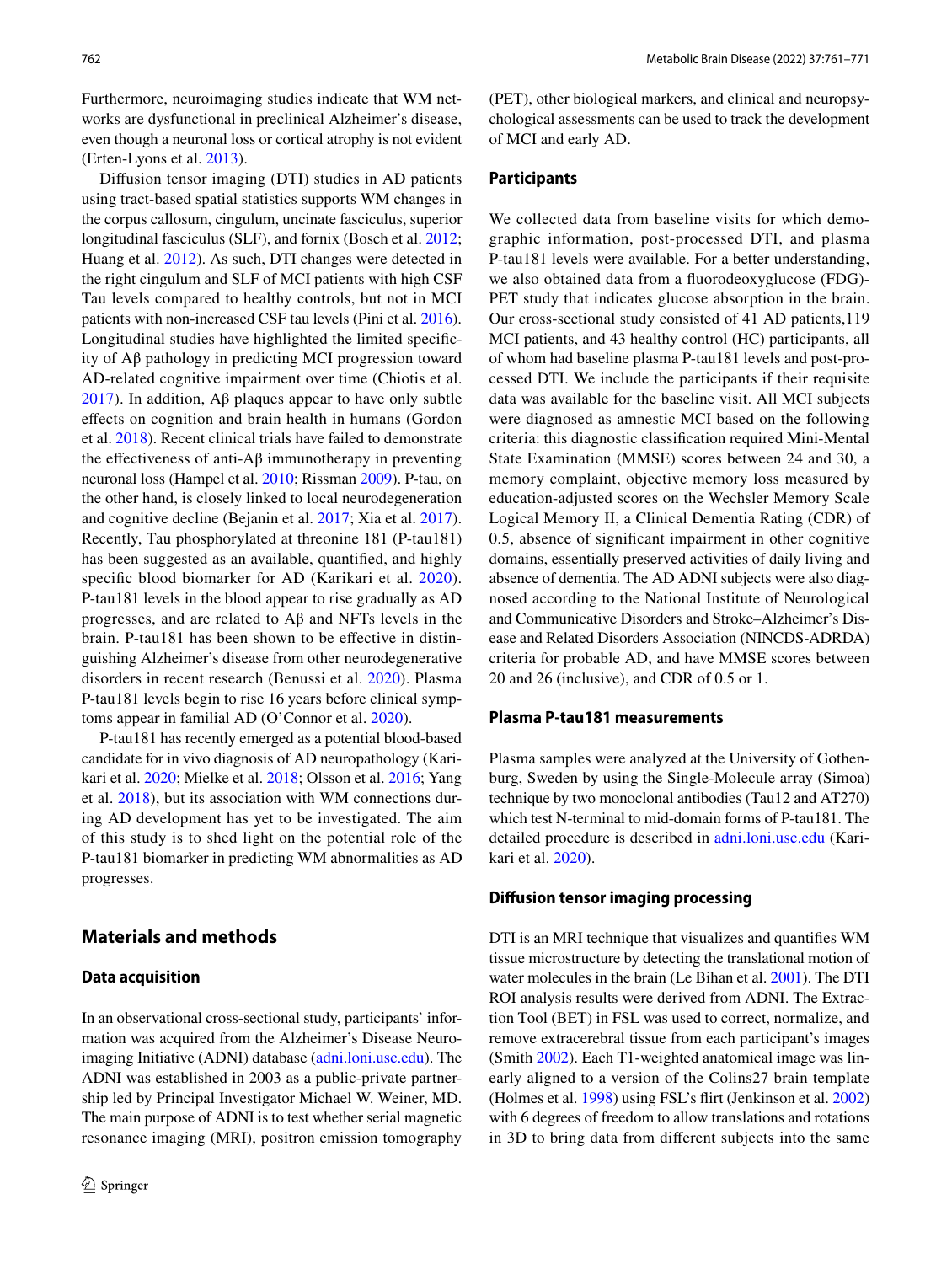3D coordinate space. The Colin27 brain was zero-padded to produce a cubic isotropic image size of 220x220x220 1 mm $\frac{3}{2}$ , which was then downsampled to  $110x110x110$  2 mm<sup> $\land$ 3</sup> to match the DWI resolution. To adjust echo-planar imaging (EPI) induced susceptibility artifacts, which can cause distortions at tissue-fuid interfaces, skull-stripped b0 images were linearly aligned to their respective T1-weighted structural scans using FSL's *firt* with 9 degrees of freedom and then elastically registered to their aligned T1 scans using an inverse consistent registration algorithm with a mutual information cost function (Leow et al. [2007\)](#page-8-10) as described in (Jahanshad et al. [2010](#page-8-11)). The resulting 3D deformation felds were then applied to the remaining 41 DWI volumes before mapping difusion parameters. A corrected gradient table was calculated to account for the linear registration of the average b0 from the DWI images to the structural T1-weighted scan. A single difusion tensor was modeled at each voxel in the brain from the eddy- and EPI-corrected DWI scans using FSL's *dtift* command, and scalar anisotropy and difusivity maps were obtained from the resulting diffusion tensor eigenvalues (λ1, λ2, λ3). The standard formula was used to fgure out fractional anisotropy (FA). We used a previously mentioned shared information-based elastic registration algorithm to register the FA image from the JHU DTI atlas (Mori et al. [2008](#page-9-12)) to each subject (Leow et al. [2007\)](#page-8-10). To prevent label intermixing, we used nearest neighbor interpolation to apply the deformation to the stereotaxic JHU "Eve" WM atlas labels ([cmrm.med.jhmi.](http://cmrm.med.jhmi.edu/cmrm/atlas/human_data/file/Atlas) [edu/cmrm/atlas/human\\_data/fle/Atlas](http://cmrm.med.jhmi.edu/cmrm/atlas/human_data/file/Atlas) Explanation2.htm).

This aligned the atlas ROIs with our DTI maps in the same coordinate space. The ROIs were drawn semi-automatically. Within the boundaries of each of the ROI masks, we were able to measure the average FA and Mean Difusivity (MD) for each subject. The left and right middle cerebellar peduncles, as well as the pontine crossing tract, were excluded from the 56 WM ROIs because they often fall out of the feld of view entirely or partially (FOV). This is also occasionally true of the inferior and superior peduncles, as well as the left and right medial lemniscus. In order to calculate mean FA and MD, we only used non-zero voxels within the FOV. To get full overview measures of the areas, fve more ROIs were evaluated in addition to the 52 JHU labels: the bilateral fornix, bilateral genu, bilateral body, and bilateral splenium of the corpus callosum, as well as the full corpus callosum. The mean FA in regions of interest along the skeleton was extracted using tensor-based spatial statistics (Smith et al. [2006](#page-9-13)) as well. The ENIGMA-DTI group outlined protocols for TBSS [\(enigma.](http://enigma.loni.ucla.edu/wpcontent/uploads/2012/06/ENIGMA) [loni.ucla.edu/wpcontent/uploads/2012/06/ENIGMA](http://enigma.loni.ucla.edu/wpcontent/uploads/2012/06/ENIGMA) TBSS protocol.pdf). To summarize, all subjects were registered in ICBM space with the ENIGMA-DTI template, and standard TBSS steps were used to project individual FA maps onto the skeletonized ENIGMA-DTI template. To extract the mean FA in ROIs as well as the skeleton, the ROIs were extracted using

the following protocol [\(http://enigma.loni.ucla.edu/wpcontent/](http://enigma.loni.ucla.edu/wpcontent/uploads/2012/06/ENIGMA_ROI_protocol.pdf) [uploads/2012/06/ENIGMA\\_ROI\\_protocol.pdf](http://enigma.loni.ucla.edu/wpcontent/uploads/2012/06/ENIGMA_ROI_protocol.pdf)). In the end, four DTI parameters including FA, which shows directional dependence of the difusion process, and MD, Radial Difusivity (RD), and Axial Difusivity (AxD), which refects the amount of difusion were represented.

#### **Cognitive assessments**

The MMSE, which includes measures of orientation, attention, memory, language, and visual-spatial abilities, was used to assess the patients' cognitive status. The Montreal Cognitive Assessment (MoCA) and Alzheimer's Disease Assessment Scale-Cognitive Subscale (ADAS-Cog) were also applied for assessing the severity of the cognitive decline. From the ADNI Mini-Mental Examination, MMSE scores for each patient were collected.

#### **ApoE genotyping and plasma NFL measurements**

APOE genotyping and plasma NFL measurements were performed on collected blood samples, and the fndings are available at ADNI. According to ADNI ([adni.loni.usc.edu/](http://adni.loni.usc.edu/methods/documents/) [methods/documents/\)](http://adni.loni.usc.edu/methods/documents/), participants that have at least one ε4 allele are considered a carrier.

#### **Statistical analyses**

For statistical analysis, we used the SPSS16 software. The normality of variables was frst tested using the Kolmogorov Smirnov and Shapiro-Wilk tests. The non-normal variables were then log-transformed to a normal distribution. We used a one-way ANOVA with Bonferroni correction for multiple comparisons to examine the diferences between groups. We performed a simple linear regression model to assess the association of plasma P-tau181 with demographical and clinical variables which allow for defning covariates for all further analyses. Then, multivariable linear regression models were used for detecting the possible association of plasma P-tau181 as a dependent variable and DTI parameters in each ROI as independent variables, while controlling for the efect of confounders which are defned in the previous step of analyses. Benjamini Hochberg's correction method was used to address type I error due to multiple comparisons in the correlation models.

#### **Results**

### **Patient characteristics**

The baseline cohort information of 203 participants was entered into this study. The mean age was 73, with 117 men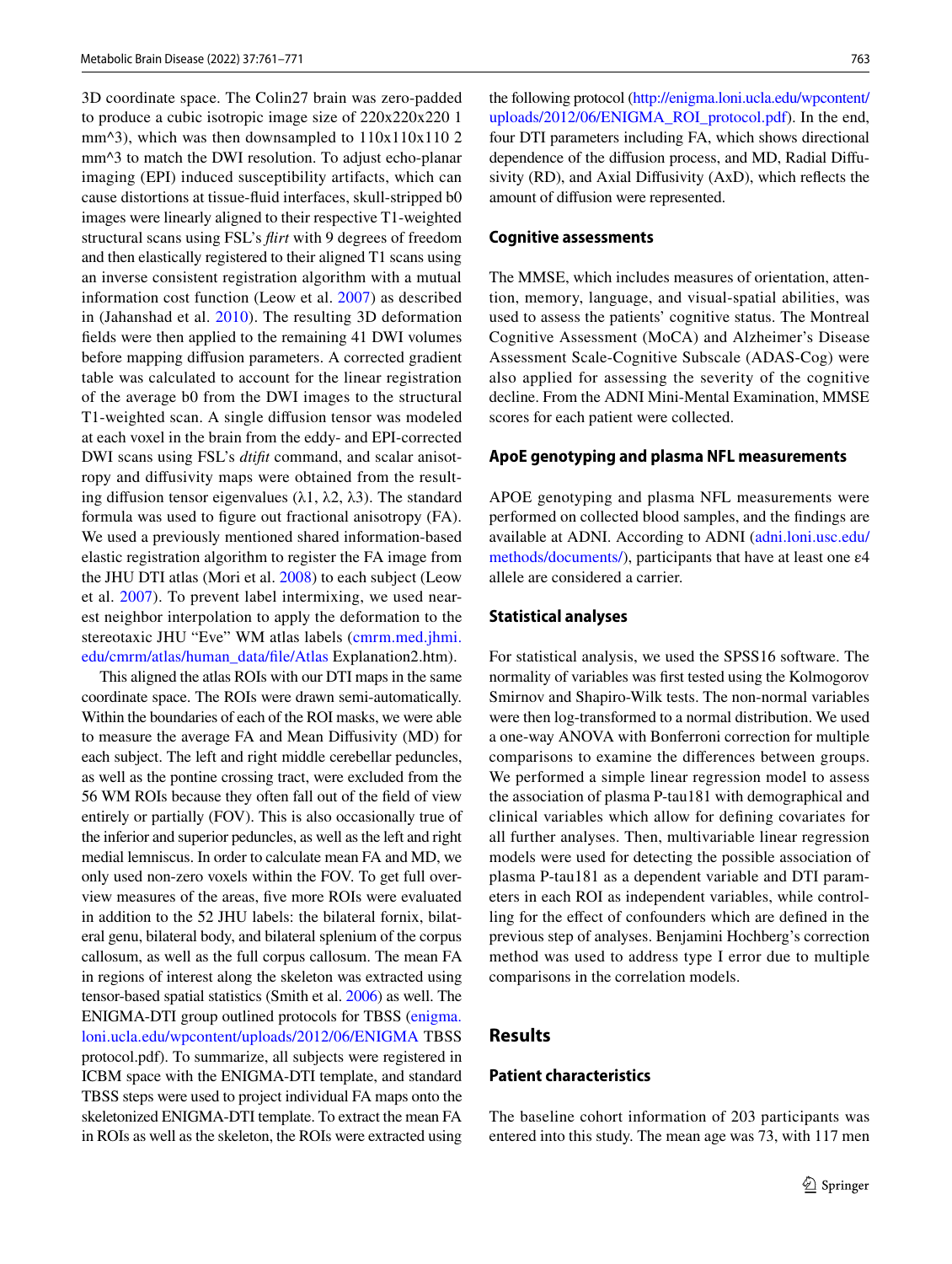and 86 women in attendance. All of the participants were all educated and the average length of their education was 15.9 years. At least one APOE ε4 was found in 102 of the participants. The MMSE test had a mean score of 27.25. Table [1](#page-3-0) provides detailed demographic information for each group. The plasma P-tau181 level difers signifcantly between the groups  $[F (2, 200) = 9.05, P = 0, .000]$  There is no significant difference in age [F  $(2, 200) = 0.425$ ,  $P =$ 0.655] or mean education period [F  $(2, 200) = 2.50$ ,  $P =$ 0.084] between the groups. The comparison of the APOE genotype status between the groups revealed a strong diference  $[F (2, 200) = 9.06, P = 0.000]$ , and the average brain glucose uptake in angular, temporal, and posterior cingulate was significantly lower in the AD group  $[F (2, 200) = 43.9,$  $P = 0.000$ .

## **Increased plasma P‑tau181 level is correlated with demographic characteristics in MCI and AD patients**

Simple regression demonstrated there was no association between age and level of plasma P-tau181  $[P = 0.107]$ . The same model for other demographical and clinical variables revealed that subjects with lower education time  $[P = 0.005]$ , brain glucose uptake in angular, temporal, and posterior cingulate  $[P = 0.000]$ , MMSE score  $[P = 0.000]$ , MoCA score  $[P = 0.000]$ , higher ADAS-Cog score  $[P = 0.000]$  and more APOE  $\varepsilon$ 4 allele  $[P = 0.000]$  had a higher level of plasma P-tau181. Based on these preliminary results, we added

<span id="page-3-0"></span>**Table 1** Demographic characteristics.

| Age)years(              | 72.9 ( $\pm$ 6.2)   | 72.8 ( $\pm$ 6.8)  | 74.0 ( $\pm$ 8.6)                       | 0.655          |
|-------------------------|---------------------|--------------------|-----------------------------------------|----------------|
| Sex (M/F)               | 22/21               | 71/48              | 24/17                                   | 0.625          |
| Education<br>(years)    | $16.4 \ (\pm 2.6)$  | 16.0(2.6)          | $15.2 (\pm 2.9)$                        | 0.084          |
| <b>MMSE</b>             | $28.8 (\pm 1.4)$    | $27.9 \ (\pm 1.9)$ | $23.4 \ (\pm 1.8)$                      | < 0.001        |
| MoCA                    | $25.6 (\pm 2.3)$    | $23.5 (\pm 3.0)$   | $17.9 \ (\pm 4.2)$                      | ${}_{< 0.001}$ |
| ADAS-Cog<br>11          | $5.3 (\pm 2.7)$     | $8.9 \ (\pm 4.9)$  | $20.0 (\pm 7.4)$                        | < 0.001        |
| FDG-PET                 | $1.30 \ (\pm 0.14)$ |                    | $1.29 \ (\pm 0.12)$ $1.06 \ (\pm 0.16)$ | ${}_{0.001}$   |
| APOE geno-<br>type      |                     |                    |                                         | < 0.001        |
| Without $\varepsilon$ 4 | 31                  | 58                 | 12                                      | < 0.001        |
| One $\varepsilon$ 4     | 12                  | 49                 | 23                                      | < 0.032        |
| Two $\varepsilon$ 4     | 0                   | 12                 | 6                                       | < 0.048        |

Values are showed as mean $(\pm SD)$  or raw numbers of patients

Results of ANOVA analysis between groups noted as p value and adjusted for age, sex, years of education

*HC* Healthy Control, *MCI* Mild Cognitive Impairment, *AD* Alzheimer's disease, *MMSE* Mini Mental State Examination, *MoCA* Montreal Cognitive Assessments, *ADAS-Cog* Alzheimer's Disease Assessment Scale-Cognitive Subscale, *FDG* fuorodeoxyglucose, *PET* Positron emission tomography

education time, brain glucose uptake in angular, temporal, and posterior cingulate, MMSE score, and APOE genotype as confounding factors in further regression models on the association between plasma P-tau181 and DTI parameters in each ROI.

## **Increased plasma P‑tau181 level is correlated with wide‑spread microstructural changes of brain white matter in MCI and AD patients**

Initially, we used separate univariate multiple linear regression models to examine the association between P-tau181 level and DTI values in each ROI across all participants, adjusting for the efects of education time, brain glucose uptake in angular, temporal, and posterior cingulate, MMSE score, and APOE genotype. There is a strong correlation between plasma P-tau181 levels and a pattern of changes in each FA, AxD, RD, and MD in the brain (Table [2](#page-3-1)). We found a negative correlation between P-tau181 and FA in the left hippocampal cingulum, left and right tapetum. Moreover, a higher level of P-tau181 correlates with overall higher MD, RD, and AxD in the right posterior corona radiate, and retrolenticular part of the right internal capsule (Table [2](#page-3-1)). Moreover, subjects with higher RD and MD in the right tapetum had a higher level of plasma P-tau181 (Table [2](#page-3-1)).

The association between P-tau181 and DTI values within each group revealed a signifcant correlation for AxD in the left medial lemniscus and right inferior frontooccipital fasciculus, and FA in the left hippocampal cingulum, left fornix, and left medial lemniscus among AD patients (Table [3](#page-4-0)). In MCI subjects with higher MD, RD, AxD in the Right Posterior corona radiate had a higher level of plasma P-tau181. In addition, there was a positive association between MD and AxD in the retrolenticular part of the right internal capsule with plasma P-tau181

<span id="page-3-1"></span>**Table 2** Results of linear regression analyses of DTI metrics and CSF P-tau181 levels among all participants

|                                                   | FA       | MD    | RD    | AxD   |
|---------------------------------------------------|----------|-------|-------|-------|
| Left hippocampal cingulum                         | $0.002*$ | 0.099 | 0.051 | 0.325 |
| Left Tapatum                                      | $0.007*$ | 0.012 | 0.010 | 0.021 |
| <b>Right Tapatum</b>                              | $0.004*$ | 0.004 | 0.002 | 0.009 |
| Right Posterior corona radiata                    | 0.772    | 0.002 | 0.009 | 0.001 |
| Retrolenticular part of right<br>internal capsule | $0.269*$ | 0.004 | 0.006 | 0.004 |

Each cell contains the *p* value of linear regression of DTI metrics value of the WM brain regions and plasma P-tau181 levels controlled for APOE, education, MMSE, FDG-PET and sex (statistical signifcant results in bold), \*negative association

Abbreviations: *P-tau181* hyperphosphorylated tau protein at threonine 181, *FA* fractional anisotropy, *MD* mean difusivity, *RD* Radial difusivity, *AxD* Axial difusivity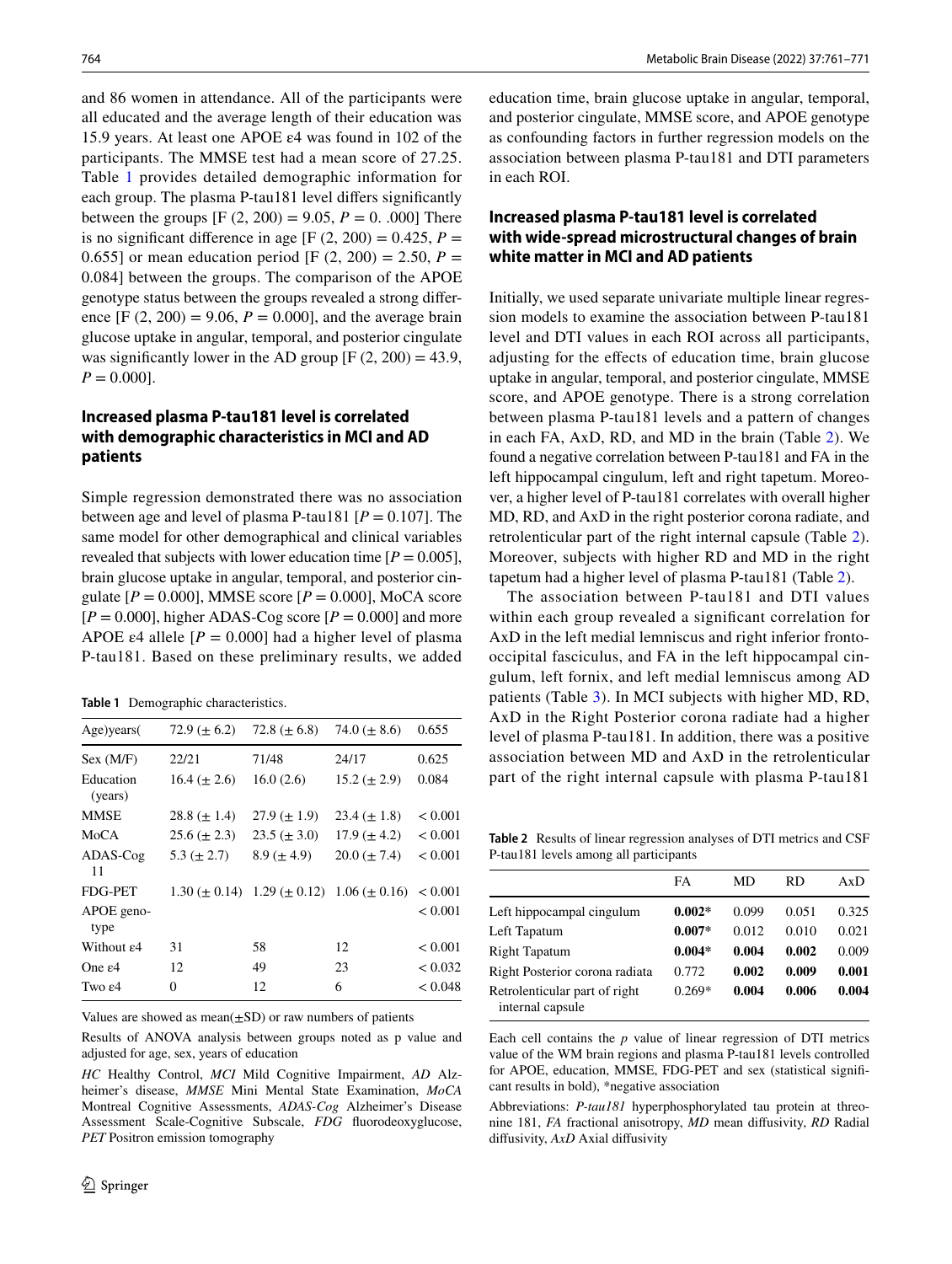among these individuals. Also, FA and RD in the right tapetum were associated with plasma P-tau181 in the MCI group (Table [3\)](#page-4-0). P-tau181 and AxD in the right superior cerebellar peduncle, right sagittal stratum, and right cerebellar peduncle as well as RD in the Right superior fronto-occipital fasciculus, and MD in right sagittal stratum were found to have a correlation in healthy controls (HC). Furthermore, we found that subjects with lower FA, higher MD, and RD in the right fornix have a higher level of plasma P-tau181. Also, the three DTI parameters in the left uncinate fasciculus including MD, RD, and AxD was signifcantly associated with P-tau181 in healthy individuals (Table [3\)](#page-4-0).

Neuroflament Light (NFL) is a scafolding protein in the neural cytoskeleton that is thought to be a sensitive indicator of axonal damage (Barry et al. [2012\)](#page-7-4). Increased NFL levels have been linked to potential brain tissue loss, decreased brain metabolism, and cognitive decline (Mattsson et al. [2019\)](#page-9-14). So, we examined the association between P-tau181 and NFL plasma levels. The multivariable linear regression model showed that higher P-tau181 is strongly associated with higher plasma NFL levels  $[P = 0.000]$ when adjusted for education time, brain glucose uptake in angular, temporal, and posterior cingulate, MMSE score, and APOE genotype.

The statistically significant correlation between increased plasma P-tau181 and brain white matter bundles analyzed with DTI parameters are demonstrated in Figs. [1](#page-5-0), [2,](#page-5-1) and [3.](#page-5-2)

#### **Discussion**

The current cross-sectional analysis, which used the ADNI cohort, found that P-tau181 plasma levels were correlated with microstructural changes and NFL levels in the brains of AD and MCI patients. We investigated the association between plasma P-tau181 and participant demographic variables, including age, sex, education period, MMSE scores, APOE genotype, and brain regional glucose uptake between and within the groups. We used univariate multiple linear regression controlled for education time, brain glucose uptake in angular, temporal, and posterior cingulate, MMSE score, and APOE genotype to investigate the relation between plasma P-tau181 level and changes in WM microstructure. We provided evidence that baseline plasma P-tau181 levels are linked to extensive WM changes in all participants in the disease's pathological signature regions or unrelated areas, including the hippocampal cingulum, tapetum, fornix, posterior corona radiate, sagittal stratum, uncinate fasciculus, retrolenticular part of the internal capsule, cerebellar peduncles, fronto-occipital fasciculus, and Medial lemniscus. Based on previous studies, an increase in MD, RD, and AxD and a decrease in FA represent neurodegeneration and white matter loss (Stebbins [2010\)](#page-9-15).

Due to the growing AD population and the associated social costs, as well as the fact that AD pathogenesis manifests several years before clinical signs occur,

<span id="page-4-0"></span>**Table 3** Signifcant Results of linear regression Analyses of DTI metrics and Plasma P-tau181 levels within groups

|                                                | FA       | MD    | <b>RD</b> | AxD   |
|------------------------------------------------|----------|-------|-----------|-------|
| Alzheimer's patients                           |          |       |           |       |
| Right Inferior fronto-occipital fasciculus     | $0.918*$ | 0.121 | 0.227     | 0.028 |
| Left hippocampal cingulum                      | $0.005*$ | 0.416 | 0.265     | 0.824 |
| Left fornix                                    | $0.044*$ | 0.209 | 0.140     | 0.511 |
| Left Medial lemniscus                          | $0.021*$ | 0.229 | 0.643     | 0.014 |
| Mild Cognitive Impairments                     |          |       |           |       |
| Right Posterior corona radiata                 | $0.693*$ | 0.022 | 0.032     | 0.025 |
| Retrolenticular part of right internal capsule | $0.590*$ | 0.034 | 0.054     | 0.028 |
| <b>Right Tapetum</b>                           | $0.015*$ | 0.039 | 0.027     | 0.089 |
| <b>Healthy Controls</b>                        |          |       |           |       |
| Right cerebellar peduncle                      | $0.943*$ | 0.044 | 0.094     | 0.016 |
| Right fornix                                   | $0.020*$ | 0.014 | 0.012     | 0.027 |
| <b>Right Sagittal stratum</b>                  | $0.057*$ | 0.027 | 0.025     | 0.044 |
| Right Superior fronto-occipital fasciculus     | $0.138*$ | 0.030 | 0.029     | 0.037 |
| Right Superior cerebellar peduncle             | $0.532*$ | 0.095 | 0.255     | 0.017 |
| Left Uncinate fasciculus                       | $0.141*$ | 0.013 | 0.014     | 0.019 |

Each cell contains the *p* value of linear regression of DTI metrics value of the WM brain regions and plasma P-tau181 levels controlled for APOE, education, MMSE, FDG-PET and sex (statistical signifcant results in bold), \*negative association

Abbreviations: *P-tau181* hyperphosphorylated tau protein at threonine 181, *FA* fractional anisotropy, *MD* mean difusivity, *RD* Radial difusivity, *AxD* Axial difusivity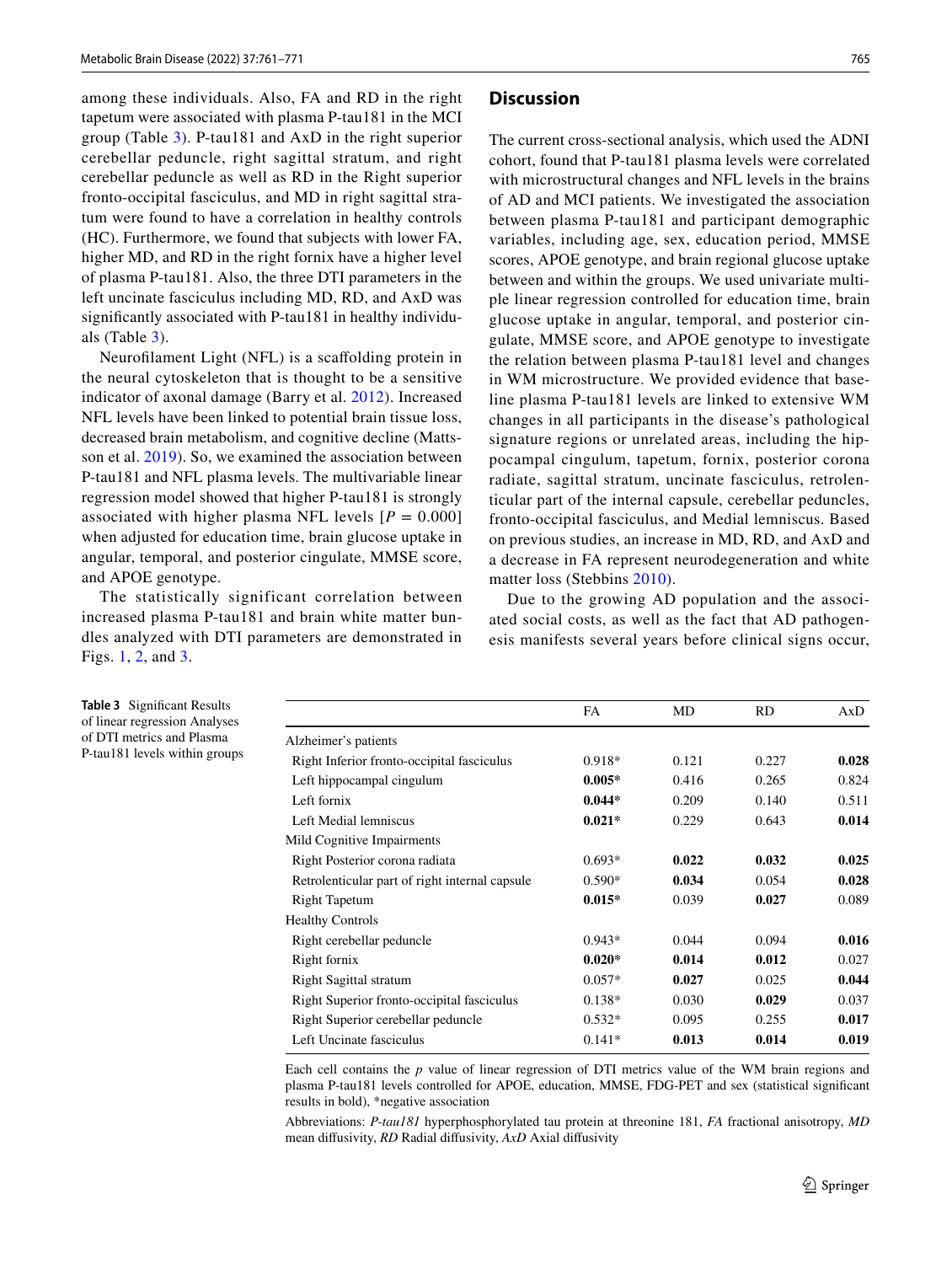

<span id="page-5-0"></span>

<span id="page-5-2"></span>**Fig. 3.** Box plot: White matter bundles with statistical signifcant Mean Difusivity (MD), Radial Difusivity (RD), and Axial Difusivity (AxD) in HC, MCI and AD groups.

a reliable biomarker with sufficient sensitivity and speci-ficity is needed (Hampel et al. [2010](#page-8-5)). CSF biomarkers can be identifed several years before the onset of AD symptoms, with  $A\beta$  and Tau being the most significant ones (Tan et al. [2014](#page-9-16)). Many studies have emphasized the diagnostic role of total tau (T-tau) and P-tau in CSF and suggest that they can predict dementia progression (Blennow et al. [2001;](#page-7-5) Lewczuk et al. [2004;](#page-8-12) Lewczuk

<span id="page-5-1"></span>alues

and RD

Θ,

AxD,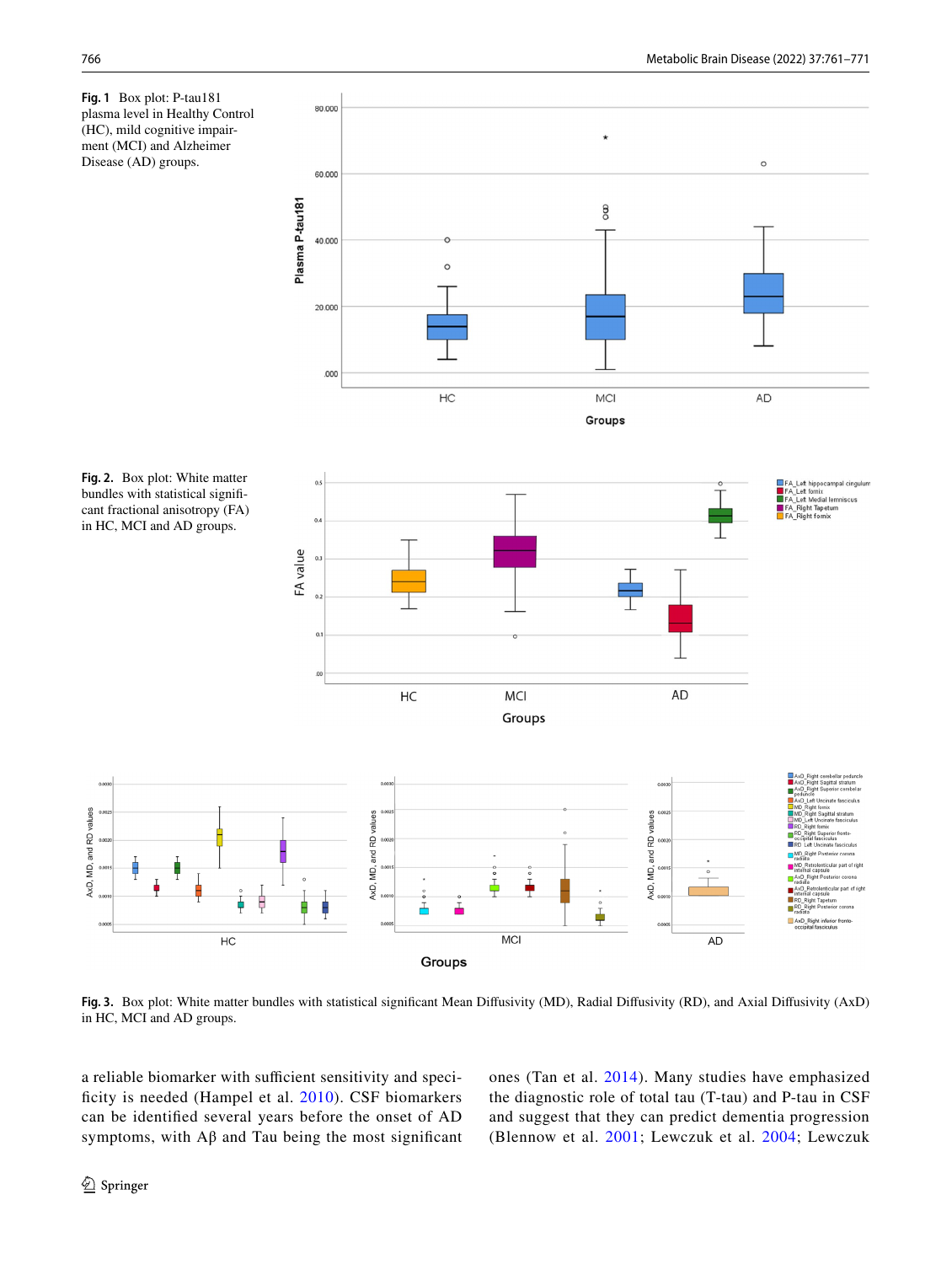et al. [2017](#page-8-13); Schönknecht et al. [2003\)](#page-9-17). On the other hand, some studies present contradictory results (Haense et al. [2008](#page-8-14); Rizzi et al. [2018](#page-9-18)). Regardless, in terms of specificity and sensitivity, P-tau is preferred in predicting AD over the other biomarkers (Tan et al. [2014\)](#page-9-16). Blood-based biomarkers have been studied in recent years as a noninvasive and accessible marker for tracking people at risk of developing AD. Besides T-tau, plasma P-tau181 levels have a high diagnostic value, according to evidence, and their levels are far higher in AD patients than in MCI and healthy controls (Shekhar et al. [2016](#page-9-19)). P-tau181 has been identifed as a highly specifc marker for AD development and tauopathy than T-tau in both CSF and blood (Mielke et al. [2018;](#page-9-9) Yang et al. [2018\)](#page-10-1). Plasma P-tau181 acts better than plasma T-tau for detecting pathological brain changes since it is more brain-specifc, whereas T-tau can potentially be developed outside the CNS (Couchie et al. [1992\)](#page-8-15). On the other hand, other studies have found much weaker correlations between plasma T-tau and CSF T-tau levels than those found in P-tau181 (Janelidze et al. [2020](#page-8-16)). According to the fndings of the largest plasma P-tau181 analysis in the diagnosis of AD, which included the results of four independent cohorts, plasma P-tau181 level has a high performance in determining the clinical stage of AD patients with signifcant correlation with Aβ deposition in the brain, and also distinguishing AD from other neurodegenerative disorders (Karikari et al. [2020](#page-8-6)). In line with these fndings, our results showed that plasma P-tau181 levels were signifcantly higher in AD and MCI patients than in healthy individuals. It was also linked to a lower MMSE score and lower brain glucose uptake in the angular, temporal, and posterior cingulate regions, implying poor cognitive function and hypometabolism.

DTI is a sensitive tool for detecting WM microstructural changes, such as demyelination and axonal damage. There is also evidence that WM disturbance found by DTI can be seen in preclinical stages of AD and is linked to changes in cognitive performance in several domains, including memory and executive function (Mayo et al. [2019;](#page-9-20) Pini et al. [2016](#page-9-6)). Results of studies that investigated WM damage in AD development were promising and revealed that changes in WM integrity in the temporal limbic and medial parietal are signifcantly related to NFTs pathology (Kantarci et al. [2017](#page-8-17)). Besides that, WM changes could be used to classify AD and MCI patients, as well as monitor CSF biomarkers in the early stages of the disease. (Alm and Bakker [2019](#page-7-6); Amlien and Fjell [2014\)](#page-7-7).

Although previous studies have reported a signifcant correlation between DTI metrics and CSF biomarkers including Aβ, T-tau, and P-tau, the association between blood-based biomarkers and WM damage is not clearly understood (Alm and Bakker [2019;](#page-7-6) Melah et al. [2016](#page-9-21)). Besides that, little attention has been paid to the relationship between plasma P-tau181 and WM changes. WM degeneration can be determined by a decrease in FA and an increase in MD variables (Kantarci [2014](#page-8-18)), as observed in the current study. In light of this, our fndings mostly demonstrated WM neurodegeneration concerning the level of plasma P-tau181. Coupled with our results, X Li et al. indicated that pathological levels of CSF  $\mathsf{A}\beta_{1-42}$  and T-tau in AD patients with cognitive impairments were correlated with decreased FA and increased MD in the WM (Li et al. [2014](#page-8-19)).

In the onset of dementia and cognitive decline, changes may extend to a wide variety of regions. When comparing AD patients to healthy individuals without cognitive impairment, DTI results revealed signifcant WM damage in the internal capsule, corona radiates, uncinate fasciculus, cerebellar peduncles, medial lemniscus, fronto-occipital fasciculus, fornix, and hippocampal cingulum (Mayo et al. [2017](#page-9-22)). Our fndings are in line with previous studies investigating WM microstructural changes related to AD (Lombardi et al. [2020](#page-9-23); Shim et al. [2017](#page-9-24)).

Interestingly, plasma P-tau181 was found to be correlated with microstructural changes in the left hippocampal cingulum in our study, highlighting the role of the cingulum in the pathological progression of the disease (Gilligan et al. [2019](#page-8-20)). The cingulum bundle links the frontal, parietal, and medial temporal lobes, connecting the subcortical nucleus to the cingulate gyrus and extending into the hippocampal and parahippocampal regions. As a result, damage in the cingulum near the hippocampus leads to cognitive problems in a variety of domains, including language, memory, and executive function (Bubb et al. [2018\)](#page-7-8). There is also evidence of a correlation between CSF P-tau and Aβ and a change in MD in the cingulum region, which could be detected using plasma P-tau 181 measurements as a reliable refection of CSF levels (Racine et al. [2019\)](#page-9-25). Furthermore, Nakata et al. presented convincing evidence of the posterior cingulum's involvement in cognitive functions, and neurodegeneration in this region appears to contribute to the development of AD (Nakata et al. [2009\)](#page-9-26).

CSF  $\text{A}\beta$  and tau have previously been discovered to be a predictor of changes in the uncinate fasciculus (Drummond et al. [2019\)](#page-8-21), which is involved in language processing, and damage to this area can result in language impair-ments (Friederici [2011\)](#page-8-22). According to our findings, there is a signifcant correlation between plasma P-tau181 and WM integrity changes in uncinate fasciculus as part of the AD development process. Similarly, the parahippocampal WM, uncinate fasciculus, superior longitudinal fasciculus, cingulum, fornix, genu, and splenium of the corpus callosum all showed decreased FA in AD patients (da Rocha et al. [2020\)](#page-8-23). Furthermore, our results indicated that the level of plasma P-tau181 levels was signifcantly correlated with DTI values in other regions including internal capsule, corona radiates, cerebellar peduncles, corpus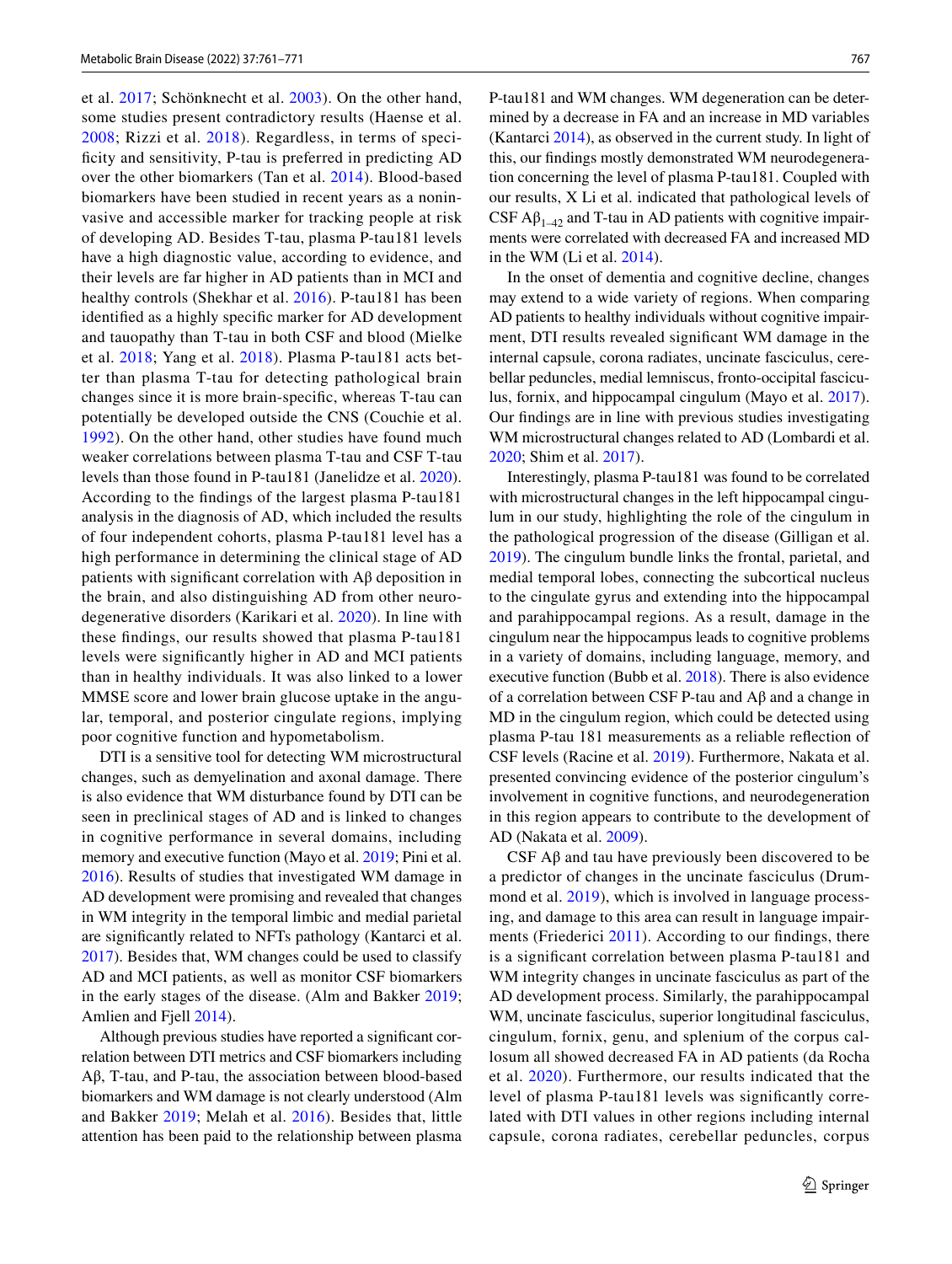callosum, and medial lemniscus which have previously been linked to cognitive function in AD and MCI patients (da Rocha et al. [2020](#page-8-23); Oishi and Lyketsos [2014](#page-9-27)). Previously, several studies were reported a signifcant association of CSF Aβ, tau, and P-tau biomarkers with WM damage in a variety of brain regions, including the internal capsule, corona radiates, fornix, cerebellar peduncles, and corpus callosum, which was close to our fndings for plasma P-tau181 (Gold et al. [2014;](#page-8-24) Strain et al. [2018](#page-9-28)).

In conclusion, our study provides evidence regarding the association between plasma P-tau181 levels and neurodegeneration in brain WM regions of AD patients, demonstrating the biomarker's diagnostic potential and supporting the application of blood-based biomarkers as an early indicator for WM damages. Due to the increasing AD population and the resulting social costs and considering that AD pathogenesis appears several years before the emerging of the clinical signs, achieving a reliable biomarker with adequate sensitivity and specifcity is necessary. Despite the fact that plasma P-tau181 outperforms CSF biomarkers and imaging techniques in terms of availability, low cost, and non-invasiveness, further research remains to be done to standardize biomarker measurement and establish pathological thresholds. Longitudinal studies are also needed to demonstrate the biomarker's efficacy in predicting structural changes.

**Acknowledgements** Data collection and sharing for this project was funded by the Alzheimer's Disease Neuroimaging Initiative (ADNI) (National Institutes of Health Grant U01 AG024904) and DOD ADNI (Department of Defense award number W81XWH-12-2-0012). ADNI is funded by the National Institute on Aging, the National Institute of Biomedical Imaging and Bioengineering, and through generous contributions from the following: AbbVie, Alzheimer's Association; Alzheimer's Drug Discovery Foundation; Araclon Biotech; BioClinica, Inc.; Biogen; Bristol-Myers Squibb Company; CereSpir, Inc.; Cogstate; Eisai Inc.; Elan Pharmaceuticals, Inc.; Eli Lilly and Company; EuroImmun; F. Hoffmann-La Roche Ltd. and its affiliated company Genentech, Inc.; Fujirebio; GE Healthcare; IXICO Ltd.; Janssen Alzheimer Immunotherapy Research & Development, LLC.; Johnson & Johnson Pharmaceutical Research & Development LLC.; Lumosity; Lundbeck; Merck & Co., Inc.; Meso Scale Diagnostics, LLC.; NeuroRx Research; Neurotrack Technologies; Novartis Pharmaceuticals Corporation; Pfizer Inc.; Piramal Imaging; Servier; Takeda Pharmaceutical Company; and Transition Therapeutics. The Canadian Institutes of Health Research is providing funds to support ADNI clinical sites in Canada. Private sector contributions are facilitated by the Foundation for the National Institutes of Health [\(www.fnih.org\)](http://www.fnih.org). The grantee organization is the Northern California Institute for Research and Education, and the study is coordinated by the Alzheimer's Therapeutic Research Institute at the University of Southern California. ADNI data are disseminated by the Laboratory for Neuro Imaging at the University of Southern California*.*

**Availability of data** The datasets analyzed during the current study are available upon request with no restriction.

**Code availability** Not applicable.

**Authors' contributions** FN and MP came up with the idea for the paper, FN, SK, and AR drafted it, and FN, MP, FR, and ND helped to write it. All of the authors reviewed the article.

**Funding** We do not have any fnancial support for this study.

#### **Declarations**

**Conflict of interest** The authors have no conficts of interest to disclose.

**Ethical approval** The data in this paper were obtained from the ADNI database [\(adni.loni.usc.edu\)](http://adni.loni.usc.edu). It does not include any examination on human or animal subjects.

**Consent for publication** This manuscript has been approved for publication by all authors.

## **References**

- <span id="page-7-6"></span>Alm KH, Bakker A (2019) Relationships Between Difusion Tensor Imaging and Cerebrospinal Fluid Metrics in Early Stages of the Alzheimer's Disease Continuum. J Alzheimers Dis 70(4):965– 981.<https://doi.org/10.3233/jad-181,210>
- <span id="page-7-7"></span>Amlien IK, Fjell AM (2014) Difusion tensor imaging of white matter degeneration in Alzheimer's disease and mild cognitive impairment. Neuroscience 276:206–215. [https://doi.org/10.1016/j.neuro](https://doi.org/10.1016/j.neuroscience.2014.02.017) [science.2014.02.017](https://doi.org/10.1016/j.neuroscience.2014.02.017)
- <span id="page-7-4"></span>Barry DM, Stevenson W, Bober BG, Wiese PJ, Dale JM, Barry GS, Byers NS, Strope JD, Chang R, Schulz DJ (2012) Expansion of neuroflament medium C terminus increases axonal diameter independent of increases in conduction velocity or myelin thickness. J Neurosci 32(18):6209–6219
- <span id="page-7-2"></span>Bejanin A, Schonhaut DR, La Joie R, Kramer JH, Baker SL, Sosa N, Ayakta N, Cantwell A, Janabi M, Lauriola M, O'Neil JP, Gorno-Tempini ML, Miller ZA, Rosen HJ, Miller BL, Jagust WJ, Rabinovici GD (2017) Tau pathology and neurodegeneration contribute to cognitive impairment in Alzheimer's disease. Brain 140(12):3286–3300.<https://doi.org/10.1093/brain/awx243>
- <span id="page-7-3"></span>Benussi A, Karikari TK, Ashton N, Gazzina S, Premi E, Benussi L, Ghidoni R, Rodriguez JL, Emeršič A, Simrén J, Binetti G, Fostinelli S, Giunta M, Gasparotti R, Zetterberg H, Blennow K, Borroni B (2020) Diagnostic and prognostic value of serum NfL and p-Tau(181) in frontotemporal lobar degeneration. J Neurol Neurosurg Psychiatry 91(9):960–967. [https://doi.org/10.1136/](https://doi.org/10.1136/jnnp-2020-323,487) [jnnp-2020-323,487](https://doi.org/10.1136/jnnp-2020-323,487)
- <span id="page-7-5"></span>Blennow K, Vanmechelen E, Hampel H (2001) CSF total tau, Abeta42 and phosphorylated tau protein as biomarkers for Alzheimer's disease. Mol Neurobiol 24(1–3):87–97. [https://doi.org/10.1385/](https://doi.org/10.1385/mn:24:1-3:087) [mn:24:1-3:087](https://doi.org/10.1385/mn:24:1-3:087)
- <span id="page-7-0"></span>Bosch B, Arenaza-Urquijo EM, Rami L, Sala-Llonch R, Junqué C, Solé-Padullés C, Peña-Gómez C, Bargalló N, Molinuevo JL, Bartrés-Faz D (2012) Multiple DTI index analysis in normal aging, amnestic MCI and AD. Relationship with neuropsychological performance. Neurobiol Aging 33(1):61–74. [https://doi.org/10.](https://doi.org/10.1016/j.neurobiolaging.2010.02.004) [1016/j.neurobiolaging.2010.02.004](https://doi.org/10.1016/j.neurobiolaging.2010.02.004)
- <span id="page-7-8"></span>Bubb EJ, Metzler-Baddeley C, Aggleton JP (2018) The cingulum bundle: Anatomy, function, and dysfunction. Neurosci Biobehav Rev 92:104–127.<https://doi.org/10.1016/j.neubiorev.2018.05.008>
- <span id="page-7-1"></span>Chiotis K, Saint-Aubert L, Boccardi M, Gietl A, Picco A, Varrone A, Garibotto V, Herholz K, Nobili F, Nordberg A (2017) Clinical validity of increased cortical uptake of amyloid ligands on PET as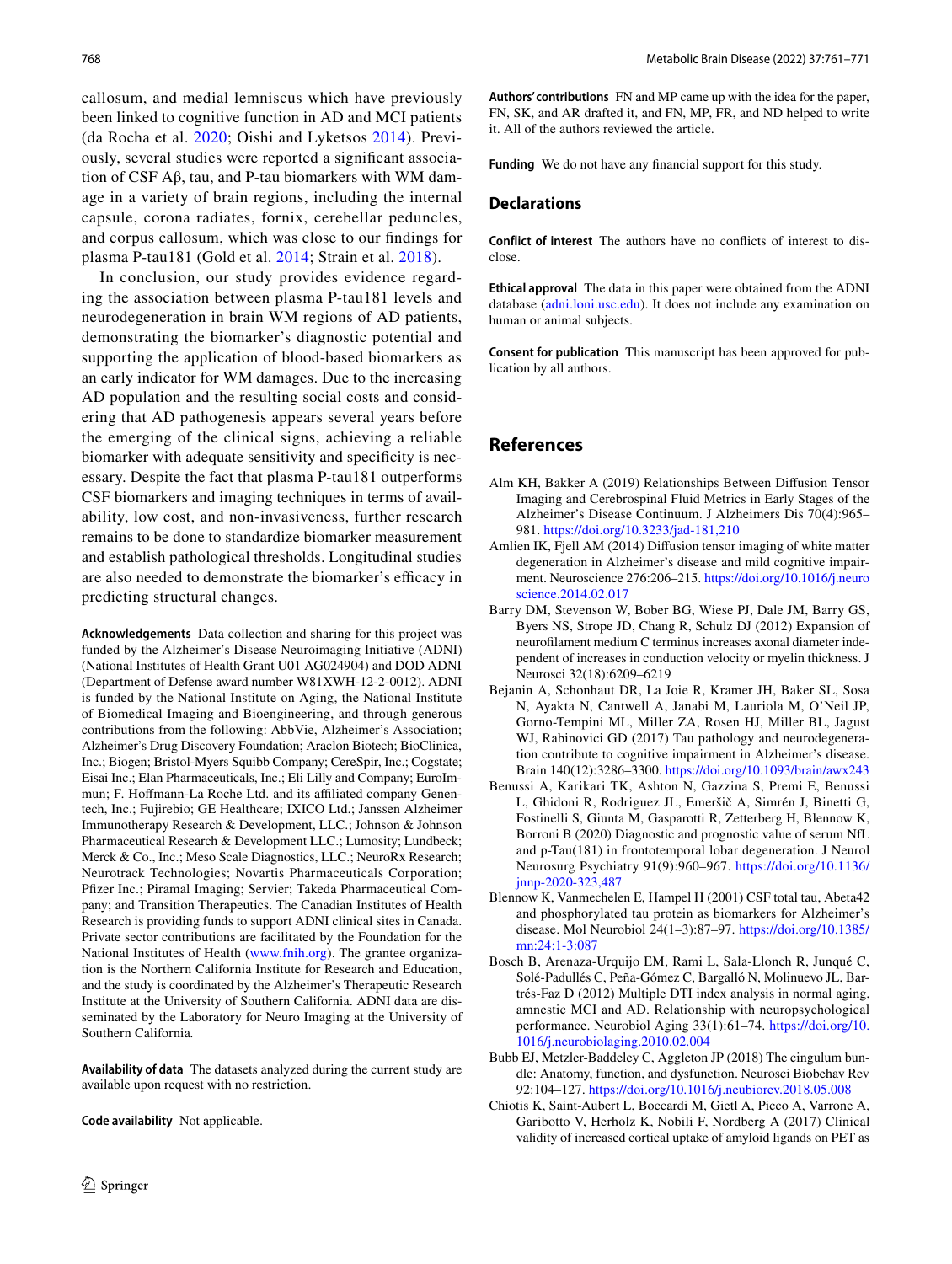a biomarker for Alzheimer's disease in the context of a structured 5-phase development framework. Neurobiol Aging 52:214–227. <https://doi.org/10.1016/j.neurobiolaging.2016.07.012>

- <span id="page-8-15"></span>Couchie D, Mavilia C, Georgief IS, Liem R, Shelanski ML, Nunez J (1992) Primary structure of high molecular weight tau present in the peripheral nervous system. Proc Natl Acad Sci 89(10):4378–4381
- <span id="page-8-23"></span>da Rocha JLD, Bramati I, Coutinho G, Moll FT, Sitaram R (2020) Fractional anisotropy changes in parahippocampal cingulum due to Alzheimer's disease. Sci Rep 10(1):1–8
- <span id="page-8-21"></span>Drummond C, Coutinho G, Monteiro MC, Assuncao N, Teldeschi A, de Souza AS, Oliveira N, Bramati I, Sudo FK, Vanderboght B, Brandao CO, Fonseca RP, de Oliveira-Souza R, Moll J, Mattos P, Tovar-Moll F (2019) Narrative impairment, white matter damage and CSF biomarkers in the Alzheimer's disease spectrum. Aging (Albany NY) 11(20):9188–9208. [https://doi.org/10.18632/aging.](https://doi.org/10.18632/aging.102391) [102391](https://doi.org/10.18632/aging.102391)
- <span id="page-8-2"></span>Erten-Lyons D, Woltjer R, Kaye J, Mattek N, Dodge HH, Green S, Tran H, Howieson DB, Wild K, Silbert LC (2013) Neuropathologic basis of white matter hyperintensity accumulation with advanced age. Neurology 81(11):977–983. [https://doi.org/10.1212/WNL.](https://doi.org/10.1212/WNL.0b013e3182a43e45) [0b013e3182a43e45](https://doi.org/10.1212/WNL.0b013e3182a43e45)
- <span id="page-8-22"></span>Friederici AD (2011) The brain basis of language processing: from structure to function. Physiol Rev 91(4):1357–1392. [https://doi.](https://doi.org/10.1152/physrev.00006.2011) [org/10.1152/physrev.00006.2011](https://doi.org/10.1152/physrev.00006.2011)
- <span id="page-8-20"></span>Gilligan TM, Sibilia F, Farrell D, Lyons D, Kennelly SP, Bokde ALW (2019) No relationship between fornix and cingulum degradation and within-network decreases in functional connectivity in prodromal Alzheimer's disease. PLoS One 14(10):e0222977. [https://](https://doi.org/10.1371/journal.pone.0222977) [doi.org/10.1371/journal.pone.0222977](https://doi.org/10.1371/journal.pone.0222977)
- <span id="page-8-24"></span>Gold BT, Zhu Z, Brown CA, Andersen AH, LaDu MJ, Tai L, Jicha GA, Kryscio RJ, Estus S, Nelson PT, Schef SW, Abner E, Schmitt FA, Van Eldik LJ, Smith CD (2014) White matter integrity is associated with cerebrospinal fuid markers of Alzheimer's disease in normal adults. Neurobiol Aging 35(10):2263–2271. [https://doi.](https://doi.org/10.1016/j.neurobiolaging.2014.04.030) [org/10.1016/j.neurobiolaging.2014.04.030](https://doi.org/10.1016/j.neurobiolaging.2014.04.030)
- <span id="page-8-4"></span>Gordon BA, McCullough A, Mishra S, Blazey TM, Su Y, Christensen J, Dincer A, Jackson K, Hornbeck RC, Morris JC, Ances BM, Benzinger TLS (2018) Cross-sectional and longitudinal atrophy is preferentially associated with tau rather than amyloid β positron emission tomography pathology. Alzheimers Dement (Amst) 10:245–252.<https://doi.org/10.1016/j.dadm.2018.02.003>
- <span id="page-8-14"></span>Haense C, Buerger K, Kalbe E, Drzezga A, Teipel SJ, Markiewicz P, Herholz K, Heiss WD, Hampel H (2008) CSF total and phosphorylated tau protein, regional glucose metabolism and dementia severity in Alzheimer's disease. Eur J Neurol 15(11):1155–1162. <https://doi.org/10.1111/j.1468-1331.2008.02274.x>
- <span id="page-8-5"></span>Hampel H, Blennow K, Shaw LM, Hoessler YC, Zetterberg H, Trojanowski JQ (2010) Total and phosphorylated tau protein as biological markers of Alzheimer's disease. Exp Gerontol 45(1):30– 40. <https://doi.org/10.1016/j.exger.2009.10.010>
- <span id="page-8-8"></span>Holmes CJ, Hoge R, Collins L, Woods R, Toga AW, Evans AC (1998) Enhancement of MR images using registration for signal averaging. J Comput Assist Tomogr 22(2):324–333. [https://doi.org/10.](https://doi.org/10.1097/00004728-199,803,000-00032) [1097/00004728-199,803,000-00032](https://doi.org/10.1097/00004728-199,803,000-00032)
- <span id="page-8-3"></span>Huang H, Fan X, Weiner M, Martin-Cook K, Xiao G, Davis J, Devous M, Rosenberg R, Diaz-Arrastia R (2012) Distinctive disruption patterns of white matter tracts in Alzheimer's disease with full diffusion tensor characterization. Neurobiol Aging 33(9):2029–2045. <https://doi.org/10.1016/j.neurobiolaging.2011.06.027>
- <span id="page-8-11"></span>Jahanshad N, Lee AD, Barysheva M, McMahon KL, de Zubicaray GI, Martin NG, Wright MJ, Toga AW, Thompson PM (2010) Genetic infuences on brain asymmetry: a DTI study of 374 twins and siblings. NeuroImage 52(2):455–469. [https://doi.org/10.1016/j.](https://doi.org/10.1016/j.neuroimage.2010.04.236) [neuroimage.2010.04.236](https://doi.org/10.1016/j.neuroimage.2010.04.236)
- <span id="page-8-16"></span>Janelidze S, Mattsson N, Palmqvist S, Smith R, Beach TG, Serrano GE, Chai X, Proctor NK, Eichenlaub U, Zetterberg H (2020) Plasma P-tau181 in Alzheimer's disease: relationship to other biomarkers, diferential diagnosis, neuropathology and longitudinal progression to Alzheimer's dementia. Nat Med 26(3):379–386
- <span id="page-8-9"></span>Jenkinson M, Bannister P, Brady M, Smith S (2002) Improved optimization for the robust and accurate linear registration and motion correction of brain images. NeuroImage 17(2):825–841. [https://](https://doi.org/10.1016/s1053-8119(02)91132-8) [doi.org/10.1016/s1053-8119\(02\)91132-8](https://doi.org/10.1016/s1053-8119(02)91132-8)
- <span id="page-8-0"></span>Kandimalla R, Manczak M, Yin X, Wang R, Reddy PH (2018) Hippocampal phosphorylated tau induced cognitive decline, dendritic spine loss and mitochondrial abnormalities in a mouse model of Alzheimer's disease. Hum Mol Genet 27(1):30–40. [https://doi.](https://doi.org/10.1093/hmg/ddx381) [org/10.1093/hmg/ddx381](https://doi.org/10.1093/hmg/ddx381)
- <span id="page-8-18"></span>Kantarci K (2014) Fractional anisotropy of the fornix and hippocampal atrophy in Alzheimer's disease. Front Aging Neurosci 6:316. <https://doi.org/10.3389/fnagi.2014.00316>
- <span id="page-8-17"></span>Kantarci K, Murray ME, Schwarz CG, Reid RI, Przybelski SA, Lesnick T, Zuk SM, Raman MR, Senjem ML, Gunter JL, Boeve BF, Knopman DS, Parisi JE, Petersen RC, Jack CR Jr, Dickson DW (2017) White-matter integrity on DTI and the pathologic staging of Alzheimer's disease. Neurobiol Aging 56:172-179. [https://doi.org/](https://doi.org/10.1016/j.neurobiolaging.2017.04.024) [10.1016/j.neurobiolaging.2017.04.024](https://doi.org/10.1016/j.neurobiolaging.2017.04.024)
- <span id="page-8-6"></span>Karikari TK, Pascoal TA, Ashton NJ, Janelidze S, Benedet AL, Rodriguez JL, Chamoun M, Savard M, Kang MS, Therriault J, Schöll M, Massarweh G, Soucy JP, Höglund K, Brinkmalm G, Mattsson N, Palmqvist S, Gauthier S, Stomrud E et al (2020) Blood phosphorylated tau 181 as a biomarker for Alzheimer's disease: a diagnostic performance and prediction modelling study using data from four prospective cohorts. Lancet Neurol 19(5):422–433. [https://doi.org/10.1016/s1474-4422\(20\)30071-5](https://doi.org/10.1016/s1474-4422(20)30071-5)
- <span id="page-8-7"></span>Le Bihan D, Mangin JF, Poupon C, Clark CA, Pappata S, Molko N, Chabriat H (2001) Difusion tensor imaging: concepts and applications. J Magn Reson Imaging 13(4):534–546. [https://doi.org/](https://doi.org/10.1002/jmri.1076) [10.1002/jmri.1076](https://doi.org/10.1002/jmri.1076)
- <span id="page-8-1"></span>Lee S, Viqar F, Zimmerman ME, Narkhede A, Tosto G, Benzinger TL, Marcus DS, Fagan AM, Goate A, Fox NC, Cairns NJ, Holtzman DM, Buckles V, Ghetti B, McDade E, Martins RN, Saykin AJ, Masters CL, Ringman JM et al (2016) White matter hyperintensities are a core feature of Alzheimer's disease: Evidence from the dominantly inherited Alzheimer network. Ann Neurol 79(6):929–939.<https://doi.org/10.1002/ana.24647>
- <span id="page-8-10"></span>Leow AD, Yanovsky I, Chiang MC, Lee AD, Klunder AD, Lu A, Becker JT, Davis SW, Toga AW, Thompson PM (2007) Statistical properties of Jacobian maps and the realization of unbiased large-deformation nonlinear image registration. IEEE Trans Med Imaging 26(6):822–832.<https://doi.org/10.1109/tmi.2007.892646>
- <span id="page-8-12"></span>Lewczuk, P., Esselmann, H., Bibl, M., Beck, G., Maler, J. M., Otto, M., Kornhuber, J., & Wiltfang, J. (2004). Tau protein phosphorylated at threonine 181 in CSF as a neurochemical biomarker in Alzheimer's disease: original data and review of the literature. J Mol Neurosci, 23(1–2), 115–122. [https://doi.org/10.1385/jmn:](https://doi.org/10.1385/jmn:23:1-2:115) [23:1-2:115](https://doi.org/10.1385/jmn:23:1-2:115)
- <span id="page-8-13"></span>Lewczuk P, Lelental N, Lachmann I, Holzer M, Flach K, Brandner S, Engelborghs S, Teunissen CE, Zetterberg H, Molinuevo JL, Mroczko B, Blennow K, Popp J, Parnetti L, Chiasserini D, Perret-Liaudet A, Spitzer P, Maler JM, Kornhuber J (2017) Non-Phosphorylated Tau as a Potential Biomarker of Alzheimer's Disease: Analytical and Diagnostic Characterization. J Alzheimers Dis 55(1):159–170.<https://doi.org/10.3233/jad-160,448>
- <span id="page-8-19"></span>Li X, Li TQ, Andreasen N, Wiberg MK, Westman E, Wahlund LO (2014) The association between biomarkers in cerebrospinal fuid and structural changes in the brain in patients with Alzheimer's disease. J Intern Med 275(4):418–427. [https://doi.org/10.1111/](https://doi.org/10.1111/joim.12164) [joim.12164](https://doi.org/10.1111/joim.12164)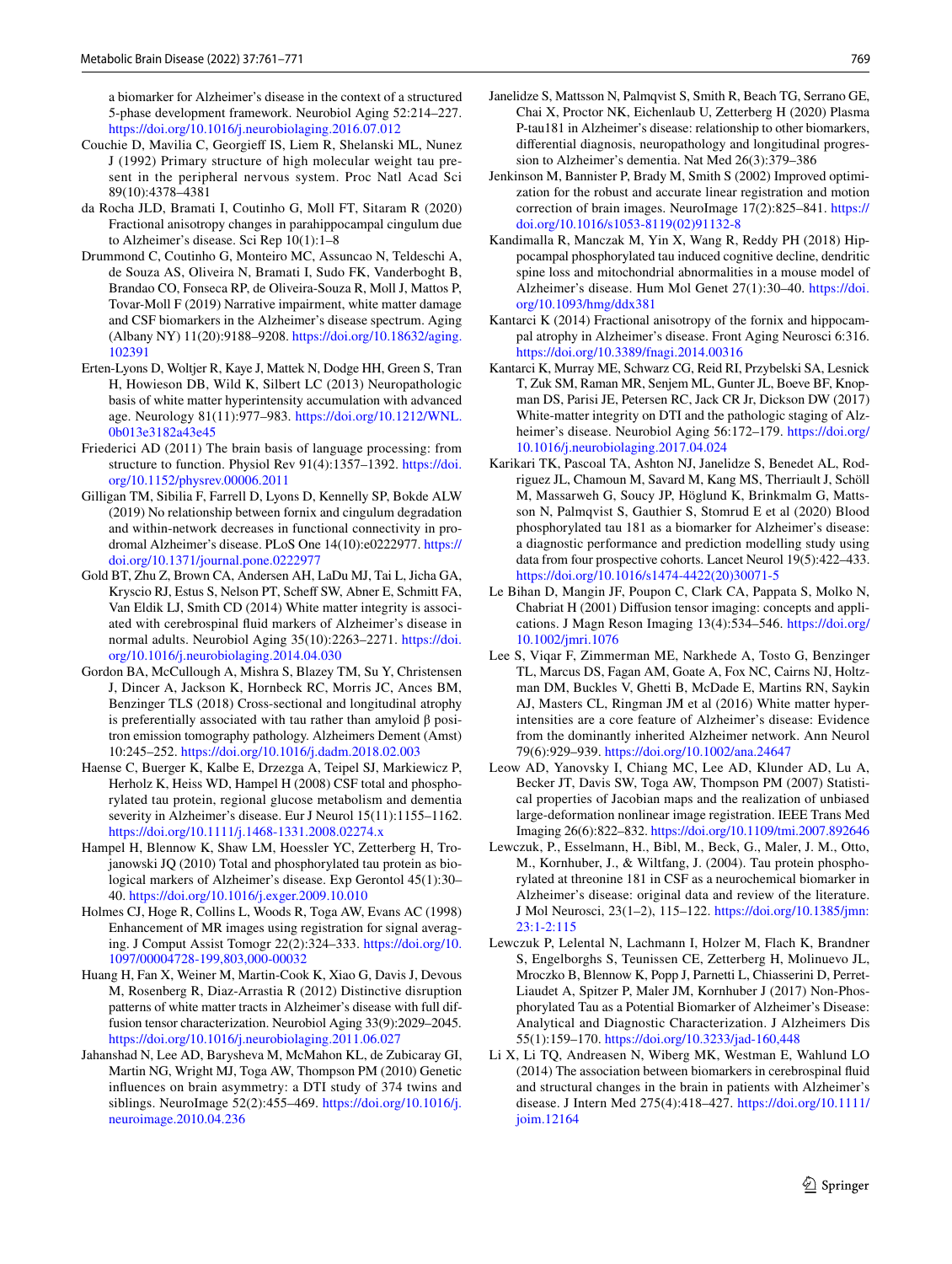- <span id="page-9-23"></span>Lombardi A, Amoroso N, Diacono D, Monaco A, Logroscino G, De Blasi R, Bellotti R, Tangaro S (2020) Association between Structural Connectivity and Generalized Cognitive Spectrum in Alzheimer's Disease. Brain Sci 10(11). [https://doi.org/10.3390/](https://doi.org/10.3390/brainsci10110879) [brainsci10110879](https://doi.org/10.3390/brainsci10110879)
- <span id="page-9-0"></span>Mantzavinos V, Alexiou A (2017) Biomarkers for Alzheimer's Disease Diagnosis. Curr Alzheimer Res 14(11):1149–1154. [https://doi.](https://doi.org/10.2174/1567205014666170203125942) [org/10.2174/1567205014666170203125942](https://doi.org/10.2174/1567205014666170203125942)
- <span id="page-9-14"></span>Mattsson N, Cullen NC, Andreasson U, Zetterberg H, Blennow K (2019) Association between longitudinal plasma neuroflament light and neurodegeneration in patients with Alzheimer disease. JAMA Neurol 76(7):791–799
- <span id="page-9-20"></span>Mayo CD, Garcia-Barrera MA, Mazerolle EL, Ritchie LJ, Fisk JD, Gawryluk JR, Alzheimer's Disease Neuroimaging, I. (2019) Relationship Between DTI Metrics and Cognitive Function in Alzheimer's Disease. Front Aging Neurosci 10:436–436. [https://doi.org/](https://doi.org/10.3389/fnagi.2018.00436) [10.3389/fnagi.2018.00436](https://doi.org/10.3389/fnagi.2018.00436)
- <span id="page-9-22"></span>Mayo CD, Mazerolle EL, Ritchie L, Fisk JD, Gawryluk JR (2017) Longitudinal changes in microstructural white matter metrics in Alzheimer's disease. NeuroImage. Clinical 13:330–338. [https://](https://doi.org/10.1016/j.nicl.2016.12.012) [doi.org/10.1016/j.nicl.2016.12.012](https://doi.org/10.1016/j.nicl.2016.12.012)
- <span id="page-9-21"></span>Melah KE, Lu SY-F, Hoscheidt SM, Alexander AL, Adluru N, Destiche DJ, Carlsson CM, Zetterberg H, Blennow K, Okonkwo OC (2016) Cerebrospinal fuid markers of Alzheimer's disease pathology and microglial activation are associated with altered white matter microstructure in asymptomatic adults at risk for Alzheimer's disease. J Alzheimers Dis 50(3):873–886
- <span id="page-9-9"></span>Mielke MM, Hagen CE, Xu J, Chai X, Vemuri P, Lowe VJ, Airey DC, Knopman DS, Roberts RO, Machulda MM, Jack CR Jr, Petersen RC, Dage JL (2018) Plasma phospho-tau181 increases with Alzheimer's disease clinical severity and is associated with tau- and amyloid-positron emission tomography. Alzheimers Dement 14(8):989–997.<https://doi.org/10.1016/j.jalz.2018.02.013>
- <span id="page-9-12"></span>Mori S, Oishi K, Jiang H, Jiang L, Li X, Akhter K, Hua K, Faria AV, Mahmood A, Woods R, Toga AW, Pike GB, Neto PR, Evans A, Zhang J, Huang H, Miller MI, van Zijl P, Mazziotta J (2008) Stereotaxic white matter atlas based on difusion tensor imaging in an ICBM template. NeuroImage 40(2):570–582. [https://doi.org/](https://doi.org/10.1016/j.neuroimage.2007.12.035) [10.1016/j.neuroimage.2007.12.035](https://doi.org/10.1016/j.neuroimage.2007.12.035)
- <span id="page-9-26"></span>Nakata Y, Sato N, Nemoto K, Abe O, Shikakura S, Arima K, Furuta N, Uno M, Hirai S, Masutani Y, Ohtomo K, Barkovich AJ, Aoki S (2009) Difusion abnormality in the posterior cingulum and hippocampal volume: correlation with disease progression in Alzheimer's disease. Magn Reson Imaging 27(3):347-354. [https://](https://doi.org/10.1016/j.mri.2008.07.013) [doi.org/10.1016/j.mri.2008.07.013](https://doi.org/10.1016/j.mri.2008.07.013)
- <span id="page-9-5"></span>Nasrabady SE, Rizvi B, Goldman JE, Brickman AM (2018) White matter changes in Alzheimer's disease: a focus on myelin and oligodendrocytes. Acta Neuropathol Commun 6(1):22. [https://doi.](https://doi.org/10.1186/s40478-018-0515-3) [org/10.1186/s40478-018-0515-3](https://doi.org/10.1186/s40478-018-0515-3)
- <span id="page-9-8"></span>O'Connor A, Karikari TK, Poole T, Ashton NJ, Lantero Rodriguez J, Khatun A, Swift I, Heslegrave AJ, Abel E, Chung E, Weston PSJ, Pavisic IM, Ryan NS, Barker S, Rossor MN, Polke JM, Frost C, Mead S, Blennow K et al (2020) Plasma phospho-tau181 in presymptomatic and symptomatic familial Alzheimer's disease: a longitudinal cohort study. Mol Psychiatry. [https://doi.org/10.](https://doi.org/10.1038/s41380-020-0838-x) [1038/s41380-020-0838-x](https://doi.org/10.1038/s41380-020-0838-x)
- <span id="page-9-1"></span>Oboudiyat C, Glazer H, Seifan A, Greer C, Isaacson RS (2013) Alzheimer's disease. Semin Neurol 33(4):313-329. [https://doi.org/](https://doi.org/10.1055/s-0033-1,359,319) [10.1055/s-0033-1,359,319](https://doi.org/10.1055/s-0033-1,359,319)
- <span id="page-9-27"></span>Oishi K, Lyketsos CG (2014) Alzheimer's disease and the fornix. Front Aging Neurosci 6:241. <https://doi.org/10.3389/fnagi.2014.00241>
- <span id="page-9-10"></span>Olsson B, Lautner R, Andreasson U, Öhrfelt A, Portelius E, Bjerke M, Hölttä M, Rosén C, Olsson C, Strobel G, Wu E, Dakin K, Petzold M, Blennow K, Zetterberg H (2016) CSF and blood biomarkers for the diagnosis of Alzheimer's disease: a systematic review and

meta-analysis. Lancet Neurol 15(7):673–684. [https://doi.org/10.](https://doi.org/10.1016/s1474-4422(16)00070-3) [1016/s1474-4422\(16\)00070-3](https://doi.org/10.1016/s1474-4422(16)00070-3)

- <span id="page-9-6"></span>Pini L, Pievani M, Bocchetta M, Altomare D, Bosco P, Cavedo E, Galluzzi S, Marizzoni M, Frisoni GB (2016) Brain atrophy in Alzheimer's Disease and aging. Ageing Res Rev 30:25–48. [https://doi.](https://doi.org/10.1016/j.arr.2016.01.002) [org/10.1016/j.arr.2016.01.002](https://doi.org/10.1016/j.arr.2016.01.002)
- <span id="page-9-25"></span>Racine AM, Merluzzi AP, Adluru N, Norton D, Koscik RL, Clark LR, Berman SE, Nicholas CR, Asthana S, Alexander AL, Blennow K, Zetterberg H, Kim WH, Singh V, Carlsson CM, Bendlin BB, Johnson SC (2019) Association of longitudinal white matter degeneration and cerebrospinal fuid biomarkers of neurodegeneration, infammation and Alzheimer's disease in late-middle-aged adults. Brain Imaging Behav 13(1):41–52. [https://doi.org/10.1007/](https://doi.org/10.1007/s11682-017-9732-9) [s11682-017-9732-9](https://doi.org/10.1007/s11682-017-9732-9)
- <span id="page-9-7"></span>Rissman RA (2009) Stress-induced tau phosphorylation: functional neuroplasticity or neuronal vulnerability? J Alzheimers Dis 18(2):453–457.<https://doi.org/10.3233/jad-2009-1153>
- <span id="page-9-18"></span>Rizzi L, Missiaggia L, Roriz-Cruz M (2018) CSF Aβ(1–42), but not p-Tau(181), Predicted Progression from Amnestic MCI to Alzheimer's Disease Dementia. NeuroMolecular Med 20(4):491–497. <https://doi.org/10.1007/s12017-018-8516-8>
- <span id="page-9-4"></span>Sadda SR, Borrelli E, Fan W, Ebraheem A, Marion KM, Harrington M, Kwon S (2019) A pilot study of fuorescence lifetime imaging ophthalmoscopy in preclinical Alzheimer's disease. Eye 33(8):1271–1279.<https://doi.org/10.1038/s41433-019-0406-2>
- <span id="page-9-17"></span>Schönknecht P, Pantel J, Hunt A, Volkmann M, Buerger K, Hampel H, Schröder J (2003) Levels of total tau and tau protein phosphorylated at threonine 181 in patients with incipient and manifest Alzheimer's disease. Neurosci Lett 339(2):172–174. [https://doi.](https://doi.org/10.1016/s0304-3940(02)01481-7) [org/10.1016/s0304-3940\(02\)01481-7](https://doi.org/10.1016/s0304-3940(02)01481-7)
- <span id="page-9-19"></span>Shekhar S, Kumar R, Rai N, Kumar V, Singh K, Upadhyay AD, Tripathi M, Dwivedi S, Dey AB, Dey S (2016) Estimation of Tau and Phosphorylated Tau181 in Serum of Alzheimer's Disease and Mild Cognitive Impairment Patients. PLoS One 11(7):e0159099– e0159099.<https://doi.org/10.1371/journal.pone.0159099>
- <span id="page-9-24"></span>Shim G, Choi KY, Kim D, Suh SI, Lee S, Jeong HG, Jeong B (2017) Predicting neurocognitive function with hippocampal volumes and DTI metrics in patients with Alzheimer's dementia and mild cognitive impairment. Brain Behav 7(9):e00766. [https://doi.org/](https://doi.org/10.1002/brb3.766) [10.1002/brb3.766](https://doi.org/10.1002/brb3.766)
- <span id="page-9-11"></span>Smith SM (2002) Fast robust automated brain extraction. Hum Brain Mapp 17(3):143–155. <https://doi.org/10.1002/hbm.10062>
- <span id="page-9-13"></span>Smith SM, Jenkinson M, Johansen-Berg H, Rueckert D, Nichols TE, Mackay CE, Watkins KE, Ciccarelli O, Cader MZ, Matthews PM, Behrens TE (2006) Tract-based spatial statistics: voxelwise analysis of multi-subject difusion data. NeuroImage 31(4):1487–1505. <https://doi.org/10.1016/j.neuroimage.2006.02.024>
- <span id="page-9-15"></span>Stebbins GT (2010) Difusion Tensor Imaging in Parkinson's Disease. In: Kompoliti K, Metman LV (eds) Encyclopedia of Movement Disorders. Academic Press, pp 308–310. [https://doi.org/10.1016/](https://doi.org/10.1016/B978-0-12-374,105-9.00020-4) [B978-0-12-374,105-9.00020-4](https://doi.org/10.1016/B978-0-12-374,105-9.00020-4)
- <span id="page-9-28"></span>Strain JF, Smith RX, Beaumont H, Roe CM, Gordon BA, Mishra S, Adeyemo B, Christensen JJ, Su Y, Morris JC, Benzinger TLS, Ances BM (2018) Loss of white matter integrity refects tau accumulation in Alzheimer disease defned regions. Neurology 91(4):e313–e318. [https://doi.org/10.1212/WNL.0000000000](https://doi.org/10.1212/WNL.0000000000005864) [005864](https://doi.org/10.1212/WNL.0000000000005864)
- <span id="page-9-16"></span>Tan CC, Yu JT, Tan L (2014) Biomarkers for preclinical Alzheimer's disease. J Alzheimers Dis 42(4):1051–1069. [https://doi.org/10.](https://doi.org/10.3233/jad-140,843) [3233/jad-140,843](https://doi.org/10.3233/jad-140,843)
- <span id="page-9-2"></span>Weller, J., & Budson, A. (2018). Current understanding of Alzheimer's disease diagnosis and treatment. F1000Research, 7, F1000 Faculty Rev-1161. <https://doi.org/10.12688/f1000research.14506.1>
- <span id="page-9-3"></span>Wu XL, Piña-Crespo J, Zhang YW, Chen XC, Xu HX (2017) Taumediated Neurodegeneration and Potential Implications in